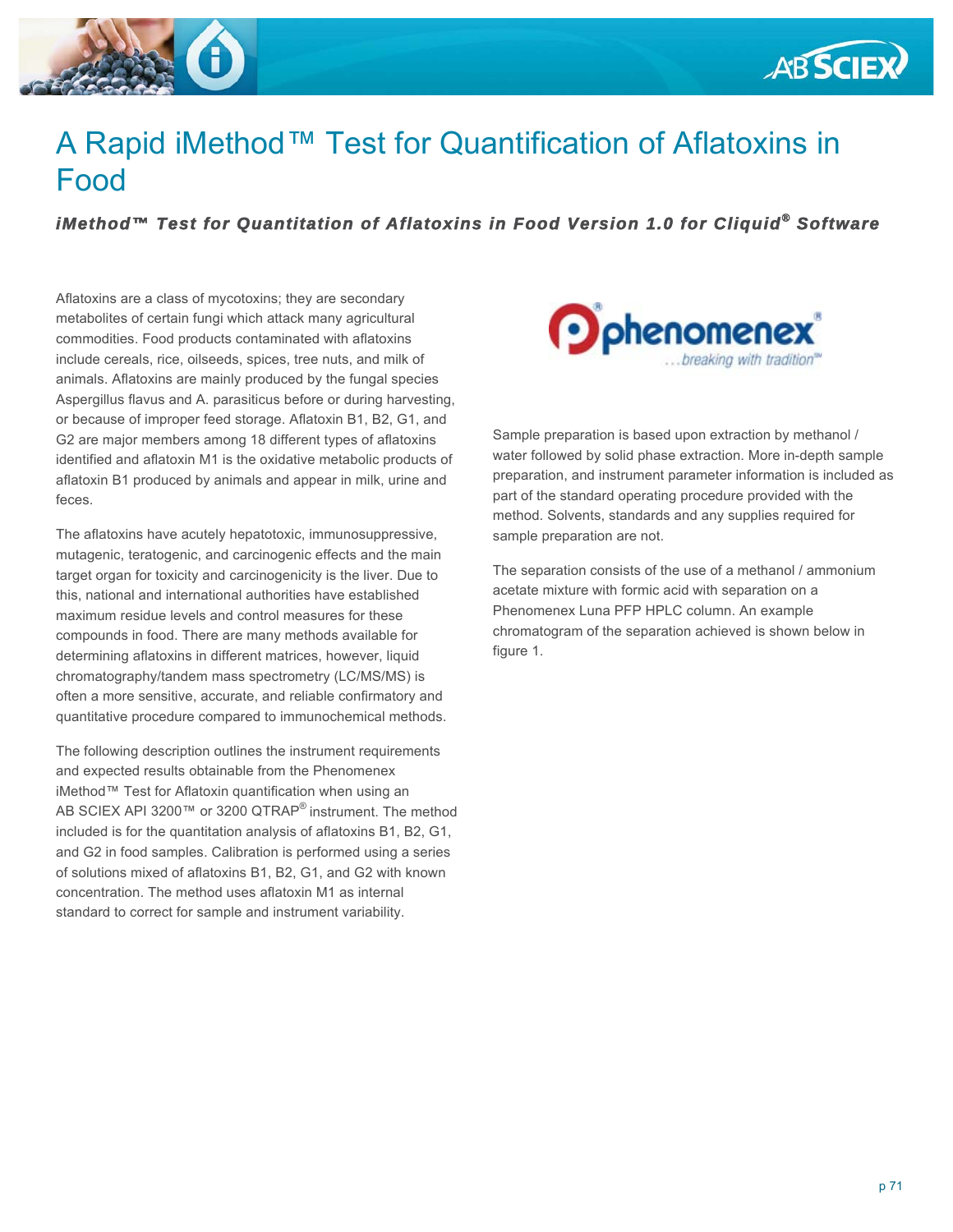



.

**Figure 1: Chromatogram of a 100 ng/ml aflatoxin mix run on a 3200 QTRAP® LC/MS/MS System.** 

### **Results**

This method was evaluated using both 5 non-extracted calibration standards with relevant concentration at 5, 10, 50, 100, and 500 ng/mL and 5 spiked calibration standards with relevant concentration at 5, 10, 50, 100, and 500 ng/mL. % CV and S/N values for the target analytes were obtained using two replicates at 50 ng/mL with 2 injections for each (n=4).

With non-extracted standards, the accuracy is 88 to 110% and % CV values are 0.2 to 7.0. With spiked standards, the accuracy is from 96 to 106% and % CV values are 1.4 to 11.1. The estimated detection limits for each analyte are more than sufficient to allow the analytical method to be used for either confirmation or quantification.

The following chromatogram and calibration curves are representative of the performance obtained on the instrument using the method described here, and may not be representative of performance on any other instrument.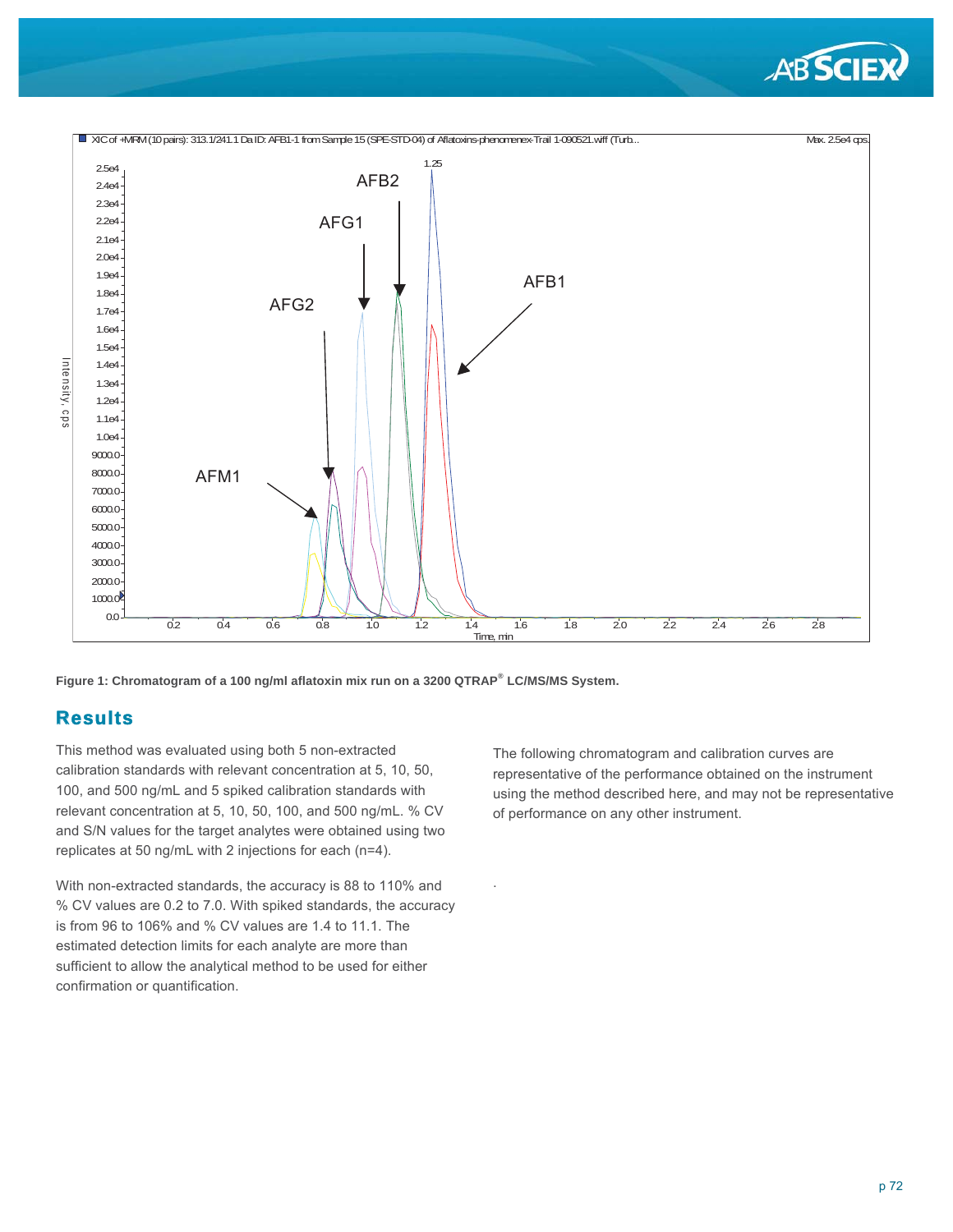



**Figure 2: Representative calibration curves for primary quantitation ions of AFB1, AFB2, AFG1, and AFG2 for the concentration range of 5 to 500 ng/ml. Instrument calibration was performed in the quadratic mode with 1/x weighting.**

Please note that the results presented above were obtained using a single instrument and single set of standards and samples. Prior to production use, the method should be fully validated with real samples; the results here may not be typical for all instruments. Variations in LC column properties, chemicals, environment, instrument performance, and sample preparation procedures will impact performance, thus these results should be considered as informative rather than representative.